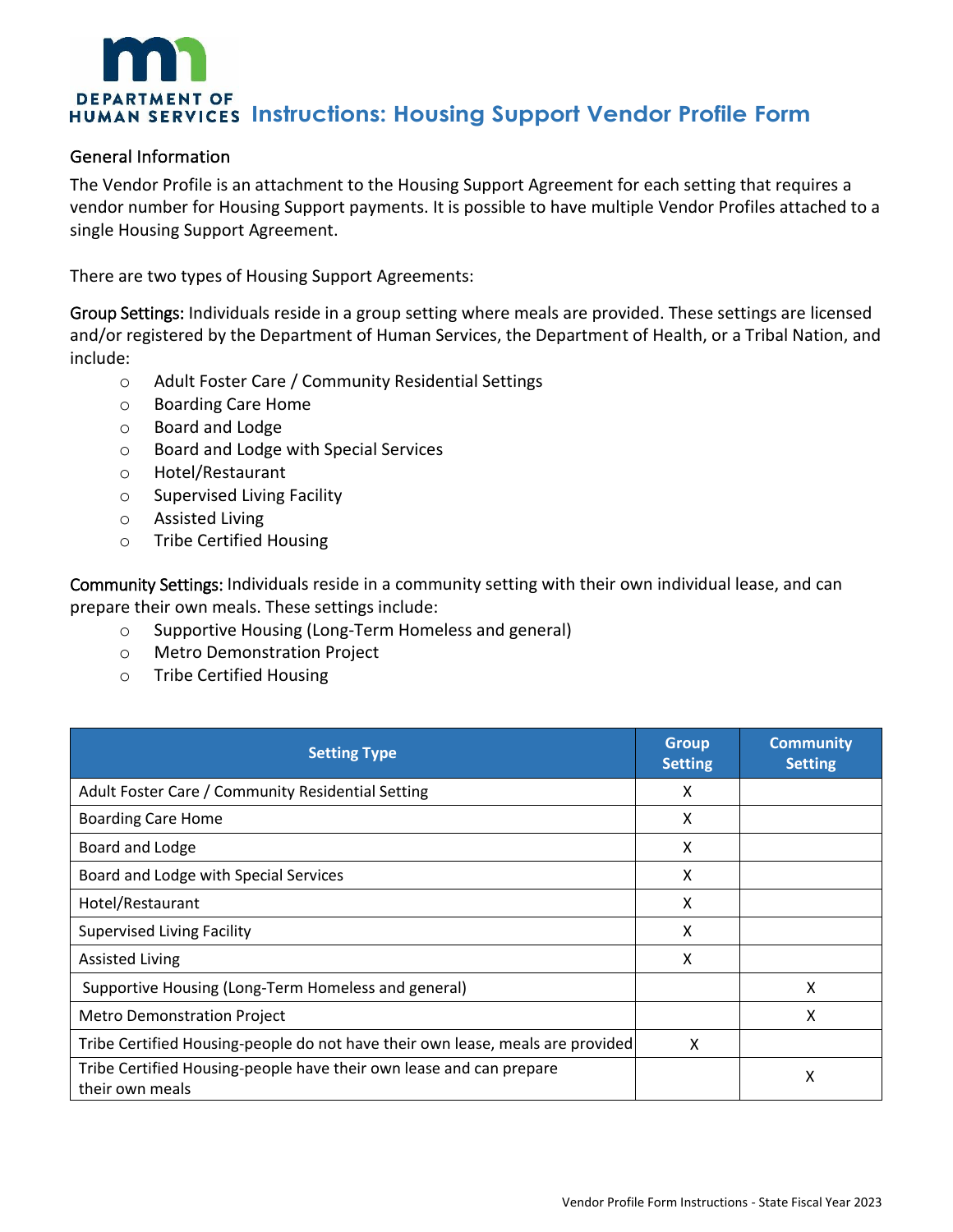## Instructions for completing the Housing Support Vendor Profile Form

The Housing Support Vendor Profile Form is used to gather the information needed to set up a vendor payment for Housing Support. This form is designed to match the fields that county and state staff complete when entering information into MAXIS, a payment and eligibility database. Fields in red will be completed last, unless already known.

### Section A. Vendor Information

In this section, provide vendor information including license type(s), rates, start/end dates, and contact information. Refer to the following table for field definitions.

| <b>Field Name</b>                                              | <b>Description</b>                                                                                                                                                                                                                                                                                                                                                                                                                                                                                                          |
|----------------------------------------------------------------|-----------------------------------------------------------------------------------------------------------------------------------------------------------------------------------------------------------------------------------------------------------------------------------------------------------------------------------------------------------------------------------------------------------------------------------------------------------------------------------------------------------------------------|
| <b>Vendor Name</b>                                             | Vendor name as listed in the Housing Support Agreement.                                                                                                                                                                                                                                                                                                                                                                                                                                                                     |
| <b>Vendor Number</b>                                           | A vendor number is issued by the state's MAXIS database after<br>vendor information is set up in the system. Vendor information is<br>entered by county staff; or by State staff for settings authorized by<br>tribes.                                                                                                                                                                                                                                                                                                      |
| <b>Residence Street Address</b>                                | Enter the street address where the Housing Support recipient<br>lives. Note: This must be a physical address not a P.O. Box                                                                                                                                                                                                                                                                                                                                                                                                 |
| <b>Vendor Contact Person</b>                                   | Enter the name of the individual who has decision-making authority<br>related to the provision of Housing Support room and board and/or<br>supplemental services for individuals residing at this location.                                                                                                                                                                                                                                                                                                                 |
| <b>Setting Type</b>                                            | Indicate if this is a Group Setting or a Community Setting. Refer to                                                                                                                                                                                                                                                                                                                                                                                                                                                        |
| (Group or Community)                                           | the chart on the first page of this instruction sheet for guidance.                                                                                                                                                                                                                                                                                                                                                                                                                                                         |
| <b>NPI/UMPI Number</b><br>(Supplemental Services only)         | Enter the assigned Minnesota Health Care Provider Number for<br>those that are enrolled to receive Supplemental Services. This is the<br>number that allows providers to bill for Supplemental Services in<br>MN-ITS. Enter this number ONLY if the provider is authorized to<br>provide Supplemental Services. There should be ONLY one NPI/<br>UMPI Number listed on this form.                                                                                                                                           |
| <b>Business Name and Address of</b>                            | If different from Vendor Name, enter the name and address of the                                                                                                                                                                                                                                                                                                                                                                                                                                                            |
| License and/or Registration holder                             | individual or business that holds the license and/or registration                                                                                                                                                                                                                                                                                                                                                                                                                                                           |
| (If different from Vendor)                                     | (listed below) required for the provision of Housing Support.                                                                                                                                                                                                                                                                                                                                                                                                                                                               |
| Federal Nonprofit 501(c)(3) Status                             | From the drop-down list, select "Yes" or "No" to indicate whether<br>or not the vendor has been approved for federal nonprofit 501(c)(3)<br>tax-exempt status. Note: This is not the same as filing with the<br>Minnesota Secretary of State as a nonprofit organization.                                                                                                                                                                                                                                                   |
| <b>Federal Employer ID or Social</b><br><b>Security Number</b> | If vendor has a Federal Employer Identification Number (FEIN),<br>enter it here. If vendor does not have a FEIN, enter their Social<br>Security number.                                                                                                                                                                                                                                                                                                                                                                     |
| <b>Minnesota Tax ID Number</b>                                 | The Minnesota Department of Revenue requires a business to have<br>a Minnesota Tax ID if it:<br>Collects sales tax on retail sales in Minnesota;<br>Has employees and collects withholding taxes; or<br>Is a corporation doing business in Minnesota and files a tax<br>return with the Department of Revenue.<br>If you do not have a Minnesota Tax ID because you do not meet<br>the requirements listed above, enter NA. Note: Call the<br>Minnesota Department of Revenue at 651-296-6181 to get a<br>Minnesota Tax ID. |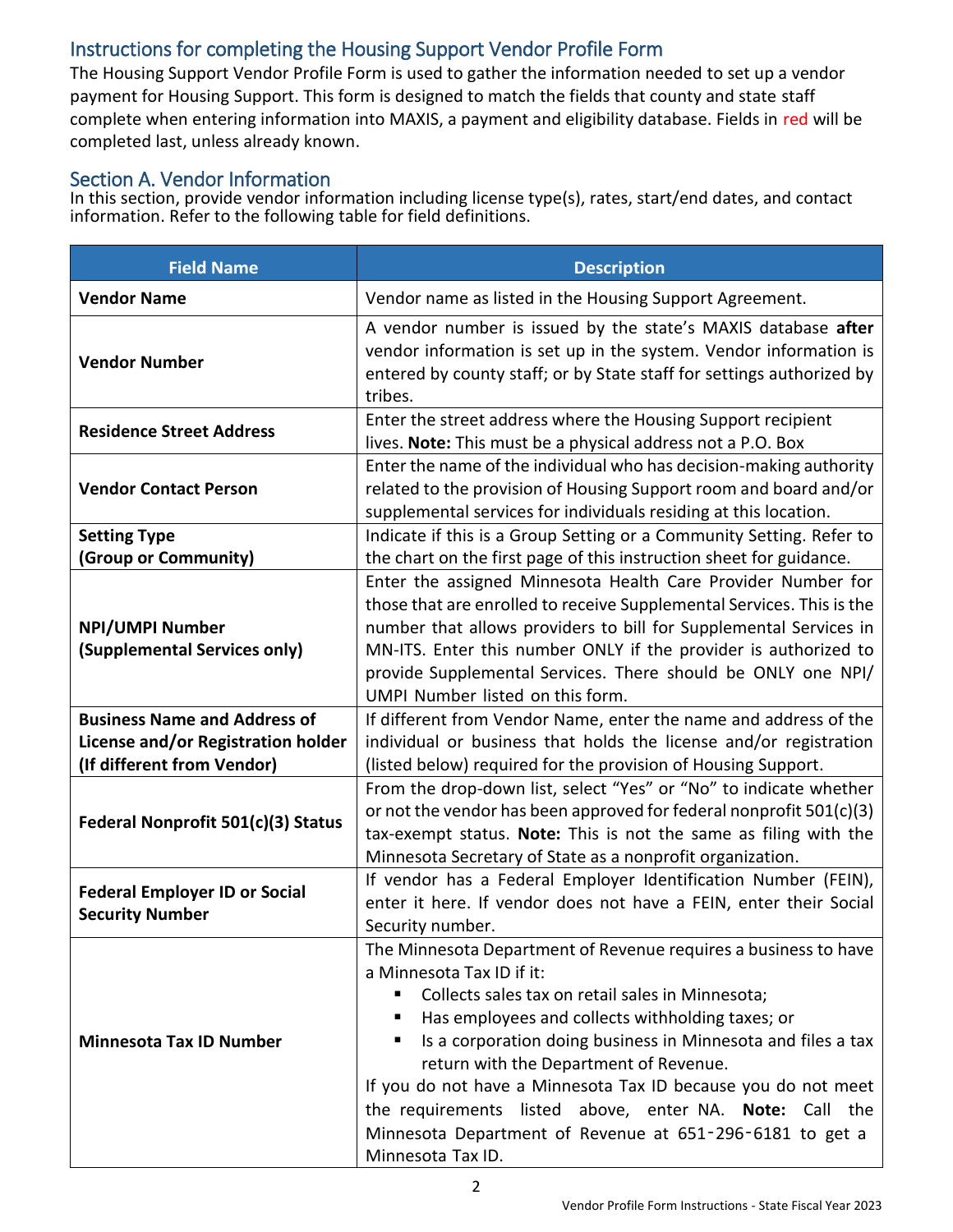| <b>Field Name</b>            | <b>Description</b>                                                                                                                                                                                                                                                                                                                                                                                                                                                                                                                                                                                                                                                                                                                                                                                                                                                                                                                                                                                                                                                                                                                                                                                                                                                                                                                                                                                                                                                                                                                                                                                                            |
|------------------------------|-------------------------------------------------------------------------------------------------------------------------------------------------------------------------------------------------------------------------------------------------------------------------------------------------------------------------------------------------------------------------------------------------------------------------------------------------------------------------------------------------------------------------------------------------------------------------------------------------------------------------------------------------------------------------------------------------------------------------------------------------------------------------------------------------------------------------------------------------------------------------------------------------------------------------------------------------------------------------------------------------------------------------------------------------------------------------------------------------------------------------------------------------------------------------------------------------------------------------------------------------------------------------------------------------------------------------------------------------------------------------------------------------------------------------------------------------------------------------------------------------------------------------------------------------------------------------------------------------------------------------------|
| <b>DHS License 1</b>         | There are only two DHS licenses that make a setting eligible for<br>Housing Support funding:<br>1) Adult Foster Care<br>2) Community Residential Setting<br>If a setting is not one of these, it must be at least one on the "Health<br>Dept License" list in order to qualify for Housing Support funding.<br>A Housing Support vendor can show up to three DHS License types<br>in MAXIS. Select only one for this field. Note: The MAXIS fields are<br>named differently, follow these recommendations when selecting:<br>04 Adult Foster Care Rule 203 (Use this when vendor has an<br>Adult Foster Care license or a Community Residential<br>Setting License)<br>07 Other DHS License (Use this when vendor has another<br>DHS license (e.g. Chemical Dependency Treatment, Home<br>and Community Based Services, Residential Setting for<br>Adults with Mental Illness)<br>08 No DHS License (Vendor does not have any DHS license)                                                                                                                                                                                                                                                                                                                                                                                                                                                                                                                                                                                                                                                                                    |
| <b>DHS License 2</b>         | See "DHS License 1."                                                                                                                                                                                                                                                                                                                                                                                                                                                                                                                                                                                                                                                                                                                                                                                                                                                                                                                                                                                                                                                                                                                                                                                                                                                                                                                                                                                                                                                                                                                                                                                                          |
| <b>DHS License 3</b>         | See "DHS License 1."                                                                                                                                                                                                                                                                                                                                                                                                                                                                                                                                                                                                                                                                                                                                                                                                                                                                                                                                                                                                                                                                                                                                                                                                                                                                                                                                                                                                                                                                                                                                                                                                          |
| <b>Health Dept License 1</b> | There are three fields in MAXIS to list the Health Department<br>License setting types. Choose one setting type for this field.<br>The items on this list are a mix of license types, registrations, or<br>settings that are exempt from State license. Here are brief<br>descriptions of the types of settings on this list, with<br>recommendations for which one to choose:<br>01 Nursing Home (Use when vendor is Andrew Residence.)<br>٠<br>02_Boarding Care Home (Use when vendor has a MN<br>Department of Health license as a Boarding Care Home.)<br>03 Supervised Living Facility (Use when vendor has a MN<br>Department of Health license as a Supervised Living Facility.)<br>04_Board and Lodging (Use when vendor has a MN<br>Department of Health license as Board and Lodging, or if<br>vendor has only a Lodging license, and also has a contract<br>with a food vendor who is licensed by the MN Department<br>of Health.)<br>05_Hotel/Restaurant (Use when vendor has a MN<br>Department of Health license as Hotel/Restaurant. This is<br>not common, and is used as emergency shelter in special<br>situations.)<br>06 Board and Lodge with Special Services (Use when vendor<br>has MN Department of Health license according to<br>"04_Board and Lodging" and also provides supportive<br>services and/or health supervision services. All Board and<br>Lodging providers who offer services are required to have a<br>"Special Service Registration" from the MN Department of<br>Health, in addition to the Board and Lodging license $-$<br>regardless of whether or not they receive supplemental |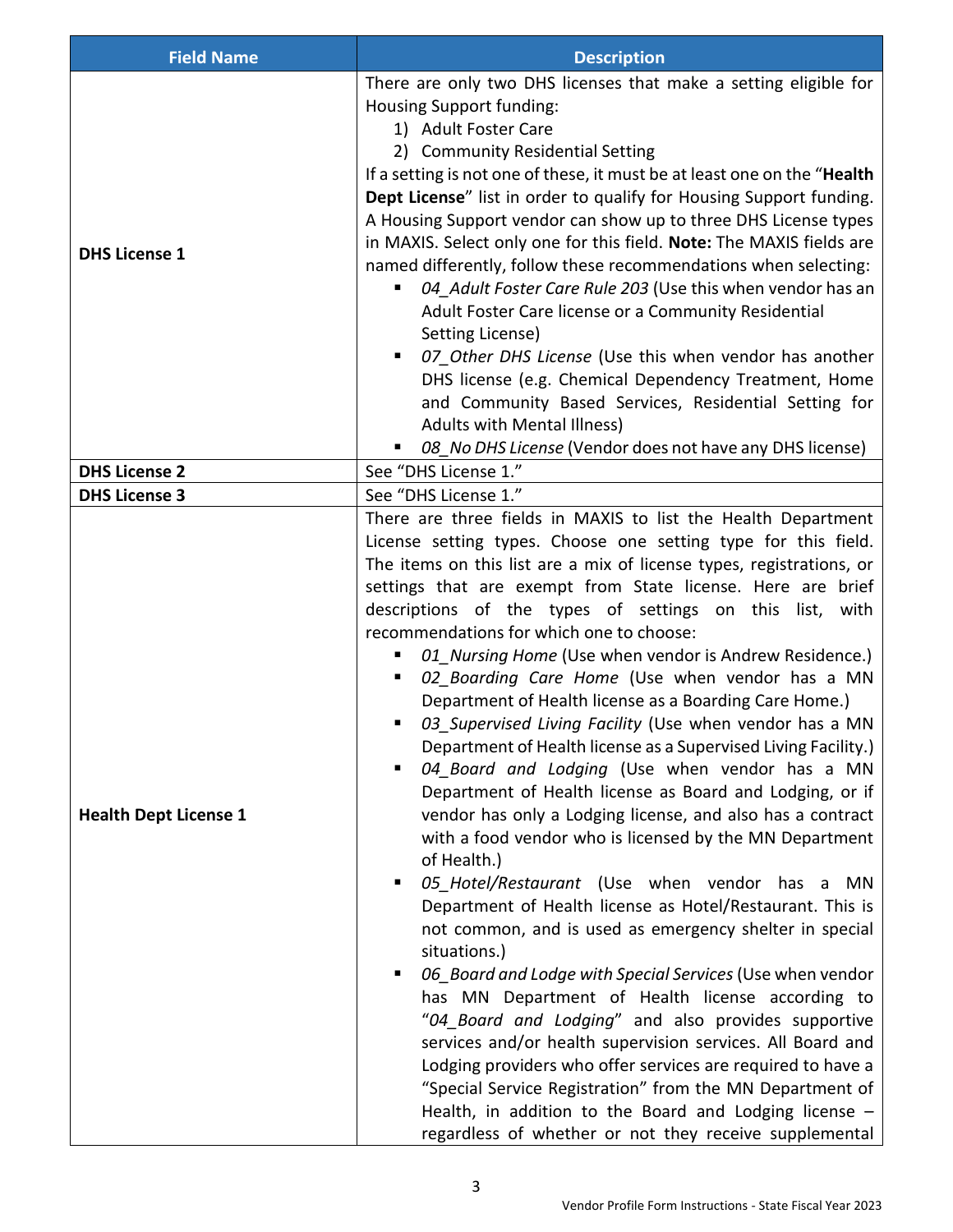| <b>Field Name</b>                                          | <b>Description</b>                                                                                                                                                                                                                                                                                                                                                                                                                                                                                                                                                                                                                                                                                                                                                                                                                                                                                                                                                                                                                                                                                                                                                                                                                                                                                                                                                                                              |
|------------------------------------------------------------|-----------------------------------------------------------------------------------------------------------------------------------------------------------------------------------------------------------------------------------------------------------------------------------------------------------------------------------------------------------------------------------------------------------------------------------------------------------------------------------------------------------------------------------------------------------------------------------------------------------------------------------------------------------------------------------------------------------------------------------------------------------------------------------------------------------------------------------------------------------------------------------------------------------------------------------------------------------------------------------------------------------------------------------------------------------------------------------------------------------------------------------------------------------------------------------------------------------------------------------------------------------------------------------------------------------------------------------------------------------------------------------------------------------------|
|                                                            | service payments If this description applies, do not list<br>"04_Board and Lodging" in MAXIS.)<br>07 Tribal License (Use when vendor does not meet any<br>other DHS License or Health Department License type, and<br>is authorized by a federally recognized Indian tribe, and<br>located on an Indian reservation and meets tribal health and<br>safety requirements.)<br>08 Metro Demo (Use when vendor is authorized by Anoka,<br>Dakota, or Hennepin counties to participate in the Metro<br>Demo Supportive Housing program.)<br>09_Assisted Living (Use when settings are considered<br>٠<br>assisted living, or where customized living or home care<br>services are provided.)<br>10_Supportive Housing (Use when vendor meets the criteria<br>for General Supportive Housing or Long-Term Homeless<br>Supportive Housing. This includes settings where individuals<br>have their own lease agreement and an approved<br>habitability inspection(s). Individuals served in Long-Term<br>Homeless Supportive Housing settings must meet the state<br>criteria for long-term homelessness and be referred<br>through a regional coordinated assessment process, if<br>applicable.)<br>Note: If a setting is not any of the above, it must indicate an Adult<br>Foster Care license or Community Residential Setting license on the<br>DHS License list, in order to qualify for Housing Support funding. |
| <b>Health Dept License 2</b>                               | See "Health Dept License 1."                                                                                                                                                                                                                                                                                                                                                                                                                                                                                                                                                                                                                                                                                                                                                                                                                                                                                                                                                                                                                                                                                                                                                                                                                                                                                                                                                                                    |
| <b>Health Dept License 3</b>                               | See "Health Dept License 1."                                                                                                                                                                                                                                                                                                                                                                                                                                                                                                                                                                                                                                                                                                                                                                                                                                                                                                                                                                                                                                                                                                                                                                                                                                                                                                                                                                                    |
| <b>Number of Licensed Beds</b>                             | Enter the total number of licensed, registered, or otherwise<br>authorized beds in this setting.                                                                                                                                                                                                                                                                                                                                                                                                                                                                                                                                                                                                                                                                                                                                                                                                                                                                                                                                                                                                                                                                                                                                                                                                                                                                                                                |
| <b>Number of Authorized</b><br><b>Housing Support Beds</b> | Enter the number of beds authorized by the county or tribe to<br>receive Housing Support funding in this setting. This number is often<br>a subset of the Number of Licensed Beds, or it could be same<br>number.                                                                                                                                                                                                                                                                                                                                                                                                                                                                                                                                                                                                                                                                                                                                                                                                                                                                                                                                                                                                                                                                                                                                                                                               |
| <b>Family Foster Care</b>                                  | Adult Foster Care settings are either Family Foster Care settings, or<br>Corporate Foster Care settings. Choose "yes" or "no" to indicate if<br>this provider is a Family Foster Care setting.                                                                                                                                                                                                                                                                                                                                                                                                                                                                                                                                                                                                                                                                                                                                                                                                                                                                                                                                                                                                                                                                                                                                                                                                                  |
| <b>Resident Disability Types 1</b>                         | A Housing Support vendor can show up to five Resident Disability<br>types in MAXIS. Choose one for this field to indicate the population<br>served in this setting.                                                                                                                                                                                                                                                                                                                                                                                                                                                                                                                                                                                                                                                                                                                                                                                                                                                                                                                                                                                                                                                                                                                                                                                                                                             |
| <b>Resident Disability Types 2</b>                         | See "Resident Disability Types 1."                                                                                                                                                                                                                                                                                                                                                                                                                                                                                                                                                                                                                                                                                                                                                                                                                                                                                                                                                                                                                                                                                                                                                                                                                                                                                                                                                                              |
| <b>Resident Disability Types 3</b>                         | See "Resident Disability Types 1."                                                                                                                                                                                                                                                                                                                                                                                                                                                                                                                                                                                                                                                                                                                                                                                                                                                                                                                                                                                                                                                                                                                                                                                                                                                                                                                                                                              |
| <b>Resident Disability Types 4</b>                         | See "Resident Disability Types 1."                                                                                                                                                                                                                                                                                                                                                                                                                                                                                                                                                                                                                                                                                                                                                                                                                                                                                                                                                                                                                                                                                                                                                                                                                                                                                                                                                                              |
| <b>Resident Disability Types 5</b>                         | See "Resident Disability Types 1."                                                                                                                                                                                                                                                                                                                                                                                                                                                                                                                                                                                                                                                                                                                                                                                                                                                                                                                                                                                                                                                                                                                                                                                                                                                                                                                                                                              |
| <b>Housing Support Rate Start Date</b>                     | Enter the month, day, and year that the current Housing Support<br>rate started. This is the start date of a new setting, or often is the<br>first day of July in a new State fiscal year, for settings that are not<br>new.                                                                                                                                                                                                                                                                                                                                                                                                                                                                                                                                                                                                                                                                                                                                                                                                                                                                                                                                                                                                                                                                                                                                                                                    |